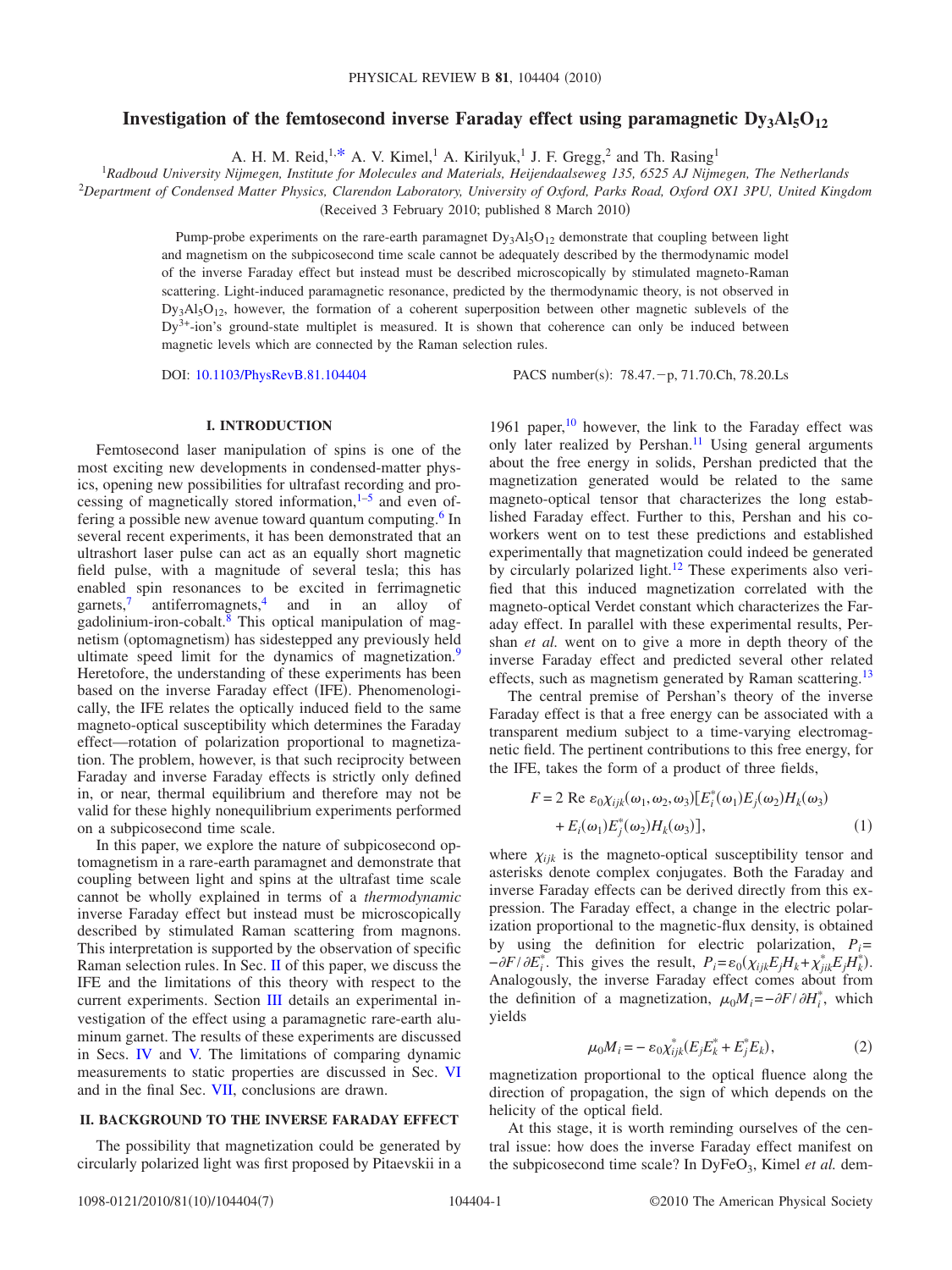onstrated the excitation of quasiferromagnetic and quasiantiferromagnetic resonances using pulses of circularly polarized light.<sup>4</sup> The results were interpreted as the action of a 200 fs light-induced magnetic field pulse, the sign of which reversed with a change from right-to-left-handed circular polarization—the key signature of the inverse Faraday effect. This reversal was observed as a 180° phase shift of the induced resonances. In addition, Hansteen *et al.* observed similar results in ferrimagnetic lutetium iron garnet: the ability to optically induce ferrimagnetic resonance[.14](#page-6-12) In the all-optical switching experiments on alloys of GdFeCo, opposite pump helicities are observed to write magnetic domains with dif-ferent magnetization directions.<sup>5,[15](#page-6-13)</sup> Again, this is attributed to the action of an effective field either parallel or antiparallel to the optical beam.

It is apparent that there is a subtle, but fundamental, difference between the inverse Faraday effect invoked by Kimel *et al.* and Hansteen *et al.* to explain their ultrafast results, and that derived and measured by Pershan and his co-workers. The former always invokes an effective magnetic field, which acts on magnetism or spins while the latter is described in terms of an induced magnetization. Obviously such a distinction is not relevant in equilibrium, where, given enough time, magnetization will eventually align itself along the effective-field direction. However, this clearly cannot happen for femtosecond light pulses or even on longer time scales in materials with low magnetic damping. On very short time scales, the observable is not an induced magnetization but rather a light-induced effective field which would ultimately lead to magnetization. It is therefore tempting to simply divide the magnetization derived from Pershan's theory by the materials magnetic susceptibility to obtain the effective magnetic field. It is the rather simple conjecture that we test in this paper, we come to the conclusion that it is not generally valid.

## **III. EXPERIMENTAL**

<span id="page-1-0"></span>To test the premise that a subpicosecond pulse of circularly polarized light will generate an effective field proportional to the magneto-optical Verdet constant, a suitable magnetic system must be chosen on which to conduct the experiment. Our system of choice was paramagnetic dysprosium aluminium garnet  $(Dy_3Al_5O_{12})$ . Several reasons motivated this choice: first, unlike the rare-earth transition-metal compounds previously studied, the magnetic exchange coupling can be neglected in  $Dy_3Al_5O_{12}$ , as can the effect of femtosecond pulses on this coupling; $16$  second, it is a transparent paramagnet and thus shows no discernible ultrafast demagnetization—a competing effect;<sup>1</sup> third,  $Dy_3Al_5O_{12}$ possesses extremely strong spin-orbit coupling (a prerequi-site for optomagnetic effects<sup>17[,18](#page-6-16)</sup>); fourth, there are no complications due to the presence of photoinduced magnetic anisotropy as observed in iron garnets; $14$  fifth, at low temperatures, relaxation times are relatively long (several nanoseconds) and, therefore, no redistribution of population can be expected within the pulse duration; $^{19}$  finally, sixth,  $Dy_3Al_5O_{12}$  has extremely strong magneto-optical properties—a measurement of  $Dy_3Al_5O_{12}$ 's Verdet constant

<span id="page-1-2"></span>

FIG. 1. (Color online) The pump-probe setup. (a) An external field (blue/dark gray arrow) was applied to the  $Dy_3Al_5O_{12}$  sample to induce magnetization [green (light gray) arrow] in the sample plane. (b) The circularly polarized pump pulse deflects the effective field out of the sample plain via the inverse Faraday effect. The magnetization should precess around this modified field during the pulse. (c) The magnetization, no longer aligned along the original external field, precesses around it with an angle proportional to the strength of the inverse Faraday effect. This precession is measured by observing the Faraday rotation of a linearly polarized probe pulse.

at the experimental wavelength and temperature gave a value of  $1.14 \times 10^3$  rad T<sup>-1</sup> m<sup>-1</sup>. In comparison, the fully saturated Faraday rotation in the iron-garnet films measured by Hansteen *et al.* was approximately 650 rad  $m^{-1}$ .<sup>[7,](#page-6-4)[14](#page-6-12)</sup>

To investigate the response of  $Dy_3Al_5O_{12}$  to circularly polarized light, a 1-mm-thick [001] crystalline plate was mounted in a continuous-He-flow cold-finger cryostat, with optical access, and cooled to 10 K. To observe the action of the effective magnetic field, we duplicated the experiment of Hansteen *et al.*<sup>[14](#page-6-12)</sup> Figure [1](#page-1-2) shows the experimental geometry. The  $Dy_3Al_5O_{12}$  crystal is arranged between the pole pieces of an electromagnet, which induced magnetization in the sample plane. The pump beam consists of a 50 fs pulse of circularly polarized light with a wavelength centered at 790 nm. The pulse was focused down to a spot size of approximately 100  $\mu$ m diameter and arranged to pass through the sample at about  $5^{\circ}$  from normal incidence, see Fig. [1](#page-1-2)(a).

#### **IV. RESULTS**

<span id="page-1-1"></span>According to the supposition, the pump creates a strong effective magnetic field which tips the overall field  $(B_{pump}$  $+$ **B**<sub>ext</sub>) away from the magnetization direction, see Fig. [1](#page-1-2)(b).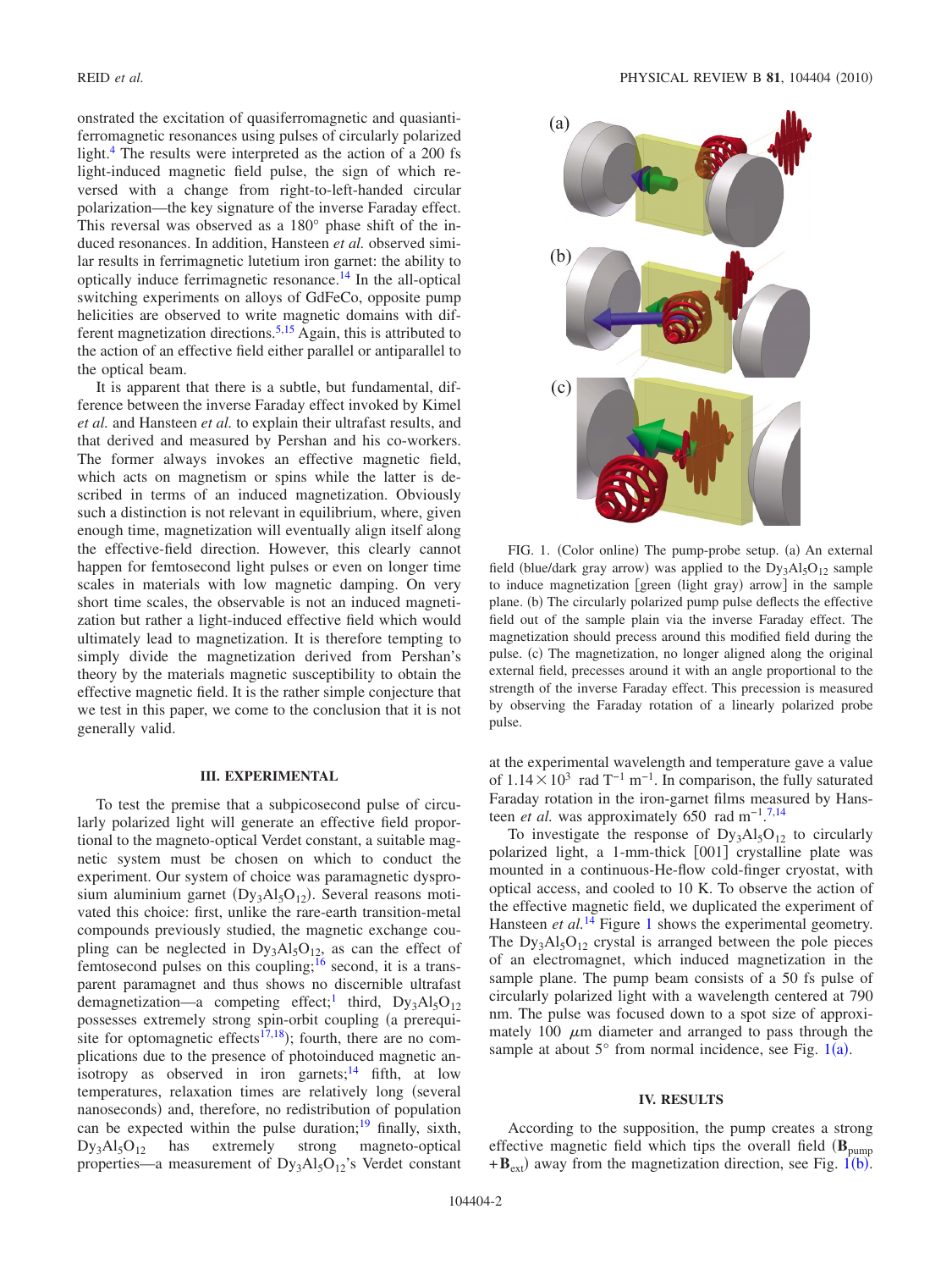During the pulse,  $Dy_3Al_5O_{12}$ 's magnetization will precess in this modified effective field, moving away from the appliedfield direction. When the pump pulse has exited the  $Dy_3Al_5O_{12}$  crystal, the magnetization should no longer be aligned along the external magnetic field, see Fig.  $1(c)$  $1(c)$ , and thus it will precess around this field. The precessing magnetization can be measured using the time-delayed probe pulse and should be observable until relaxation takes place in about 3–10 ns[.19](#page-6-17)

Before conducting the experiment, it is worth exploring what the theory predicts. Equation  $(2)$  $(2)$  $(2)$  can be rewritten in terms of the Verdet constant,  $13$ 

$$
\mathbf{M} = \frac{V\lambda_0}{2\pi c} (I_R - I_L)\hat{\mathbf{k}},
$$
\n(3)

<span id="page-2-0"></span>where **M** is the induced magnetization  $(A \text{ m}^{-1})$ , *V* is the Verdet constant (rad T<sup>-1</sup> m<sup>-1</sup>);  $\lambda_0$  is the optical wavelength; *c* is the speed of light;  $I_R$  and  $I_L$  are the optical intensities  $(J m^{-2} s^{-1})$ , and  $\hat{\mathbf{k}}$  is a unit vector in the direction of propagation. Note that the form of Eq.  $(3)$  $(3)$  $(3)$  is the same in S.I. and c.g.s. units.

Using Eq. ([3](#page-2-0)), the magnetization induced in  $Dy_3Al_5O_{12}$ , for continuous excitation, can be estimated to be 1.9  $\times$ 10<sup>3</sup> A m<sup>-1</sup> (the laser fluence used was 200 mJ cm<sup>-2</sup>, which was delivered in 50 fs). The volume magnetic susceptibility ( $\chi$ ) of Dy<sub>3</sub>Al<sub>5</sub>O<sub>12</sub> at 10 K is 8.4 × 10<sup>-2</sup> (Ref. [20](#page-6-18)). Thus the effective magnetic field acting on the garnet is calculated from the relation  $\mathbf{B} = \mu_0 \mathbf{M}/\chi$ ; this gives a value of  $\mathbf{B}_{\text{pump}} = 0.28$  T, the same order of magnitude as that observed in the iron garnet measured by Hansteen *et al.*[14](#page-6-12) Using the duration of this field pulse (approximately 50 fs), Dy<sub>3</sub>Al<sub>5</sub>O<sub>12</sub>'s gyromagnetic ratio ( $g=18.2$ , Ref. [20](#page-6-18)) and the externally applied magnetic field  $(\mathbf{B}_{ext} = 0.3 \text{ T})$  the deflection of the magnetization was calculated to be at an angle of 1.3° from the external field. Such a deviation would cause a periodic oscillation in the probe Faraday rotation with an amplitude of 0.4° and frequency of 76.5 GHz, easily resolvable in the experimental setup.

The results of the experiment were, however, quite different. The application of a circularly polarized pump pulse caused a large deviation in the Faraday rotation of the probe (see Fig.  $2$ ) that decayed within 200 fs. This effect is observed in most materials and is due to the induction of a transient polarization. Following this transient, a strong oscillation in the sample's Faraday rotation becomes apparent, as predicted. However, the frequency of this oscillation, measured to be 2.17 THz, is nearly 30 times higher than expected for magnetization precessing in the external field. Further experiments showed no measurable variation in this frequency for different orientations or values of the external field. A change from right-to-left-handed circular polarization, however, did cause the 180° of phase shift associated with the inverse Faraday effect (see Fig. [2](#page-2-1)). The oscillation also disappeared for a linearly polarized pump pulse and did not appear in the sample's transmissivity [see Fig.  $5(b)$  $5(b)$ ] good evidence that the effect was magneto-optic in origin. The inset of Fig. [2](#page-2-1) shows the results for longer time scales, up to 1.2 ns. In these measurements, only a linear change

<span id="page-2-1"></span>

FIG. 2. (Color online) The time-resolved Faraday rotation of  $Dy_3Al_5O_{12}$  after excitation with right- and left-circularly polarized light  $(\sigma^-$  and  $\sigma^+$ , respectively). The inset shows the response over the first nanosecond.

with time of the Faraday signal is observed, which was associated with heating of the crystal by the laser pulse.

To explore further whether these results were related to the thermodynamic description of the IFE, we compared the initial amplitudes of the observed oscillation with static measurements of the material's Verdet constant over a range of temperatures. This data, plotted in Fig. [3,](#page-2-2) shows that the two have very different temperature dependencies. The Verdet constant follows a classic Curie-Weiss law behavior since the Faraday effect scales with the paramagnetic susceptibility. However, the ultrafast process does not display this behavior; it instead decreases steadily and disappears completely at 100 K. It should be noted that the effective field generated by the IFE is not predicted to vary with temperature. This is because the Verdet constant and the magnetic susceptibility

<span id="page-2-2"></span>

FIG. 3. Static measurements of the Verdet constant on  $Dy_3Al_5O_{12}$  are compared to the amplitude of the high-frequency oscillation. The measured temperature dependence of the Verdet constant fits a Curie-law behavior (dashed line), this does not hold for the amplitude of the high-frequency oscillation. It instead shows agreement below 50 K with the predicted Raman efficiency due to thermal populations in the excited states (solid line).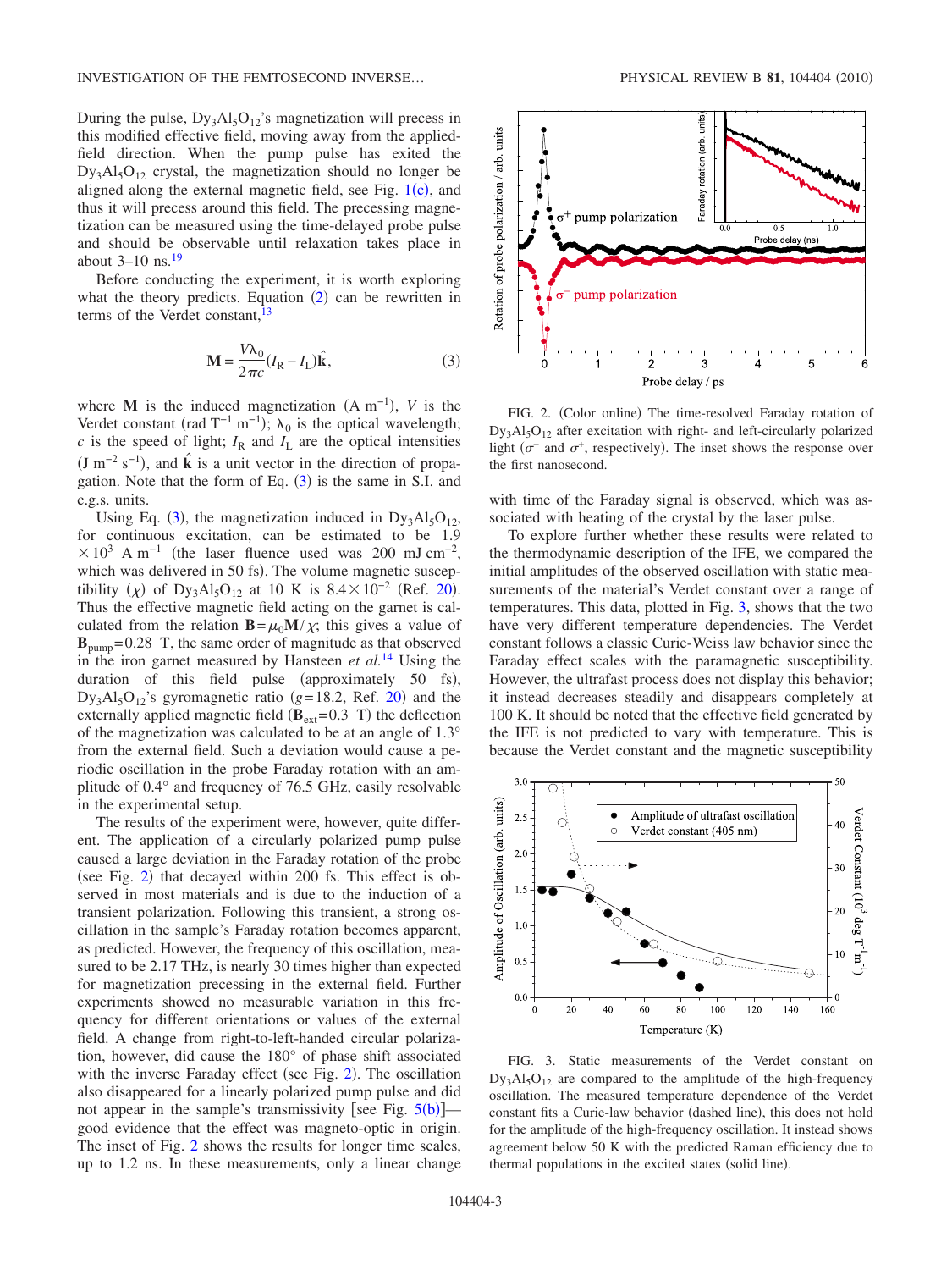both have the same dependence on temperature; their ratio, upon which the effective field depends, thus remains approximately constant.

### **V. DISCUSSION**

<span id="page-3-0"></span>Clearly it is impossible to explain the experimental results by invoking the present description of the IFE. This presents two mysteries: what alternative physical mechanism can explain the observed results and why does the effective-field argument break down? These questions will be tackled in turn. First, how to explain the origin of the observed highfrequency oscillation? As its frequency does not fit with any Zeeman splitting of the dysprosium ion in a magnetic field, other interactions within the garnet need to be considered. The ionic ground state of the dysprosium ion in  $Dy_3Al_5O_{12}$  is a  $J=15/2$  multiplet  $(L=5$  and  $S=5/2$  coupled by the spinorbit interaction). This multiplet has a degeneracy of  $2J+1$  $(16)$  which is partially lifted by the crystal field.<sup>21</sup> In  $Dy_3Al_5O_{12}$ , the crystal field splits this multiplet into eight Kramers' doublets. A comparison with previously published spectral measurements of  $Dy_3Al_5O_{12}$  revealed that the frequency exactly matches the first of these crystal-field-split doublet states above the ground state. $^{22}$  This strongly points to the conclusion that the pump pulse causes the formation of a coherent superposition of ground and excited states, which leads to beating at a frequency corresponding to their energy difference.

The creation of coherence requires an interaction that connects the atomic levels involved. Direct mixing by electric dipole transitions between the crystal-field-split states within the bottom *J* multiplet are strictly parity forbidden so indirect transitions—occurring through the mixing of nonresonant excited states—are the only available mechanism; these are often referred to as electronic Raman transitions. To understand the processes involved, it is useful to consider the simple three-level system shown in Fig. [4.](#page-3-2) In general, the scattering rate can be written down from perturbation theory,

<span id="page-3-3"></span>
$$
S \propto \frac{1}{\hbar^2} \left| \sum_{e} \left( \frac{\langle f | \hat{V} | e \rangle \langle e | \hat{V} | g \rangle}{\omega_{eg} - \omega} + \frac{\langle f | \hat{V} | e \rangle \langle e | \hat{V} | g \rangle}{\omega_{eg} + \omega} \right) \right|^2, \quad (4)
$$

where,  $\hat{V}$  is the electric dipole operator, *g*, *e*, and *f* denote the ground, excited, and final states of the system, and  $\omega_{eg}$  and  $\omega$ correspond to the excited state and optical frequencies, respectively.

Further evidence that we are observing a Raman transition between two levels can be gleaned from what occurs beyond the coherence time. The quantum beating in the Faraday effect decays with a time constant  $\tau = 3.5$  ps, most likely caused by dipolar coupling to the paramagnetic spin bath. The signal does not return to the prepump value but instead a change in the Faraday effect persists with opposite sign for each circular polarization of the pump. It is this that contributes to the offset between the curves seen in the inset of Fig. [2,](#page-2-1) however, it is most clearly observed for time scales where the coherence has vanished but still shorter than the thermal relaxation times [see Fig.  $5(a)$  $5(a)$ ]. This change did not appear in the transmissivity data [Fig.  $5(b)$  $5(b)$ ], again suggesting

<span id="page-3-2"></span>

FIG. 4. (Color online) A schematic of the Raman process on an energy-level diagram. The absorption of a photon causes the system to undergo a virtual transition to the state  $|e\rangle$ . This is followed by a stimulated emission that coherently puts the system into its final state  $\ket{f}$ . On the right, we show a simplified explanation of the process in terms of the  $M<sub>I</sub>$  selection rules. Circular polarizations act as raising and lowering operators on the magnetic quantum number;  $\sigma^+$  light operates on the  $|g\downarrow\rangle$  connecting it to the  $|f\downarrow\rangle$ , which contains the correct  $M<sub>I</sub>$  components. The same process happens for the  $|g\uparrow\rangle$  with  $\sigma$ <sup>-</sup> polarized light.

magneto-optic origins. It is noted that a similar result was observed in the measurements of Kimel *et al.*, however, its origin has remained an open question.<sup>4</sup> We associate this

<span id="page-3-1"></span>

FIG. 5. (Color online) (a) The longer-lasting steplike change in the Faraday effect after circularly polarized pump pulses and (b) the total intensity measured at the diode detector (transmissivity) as a function of the pump-probe delay.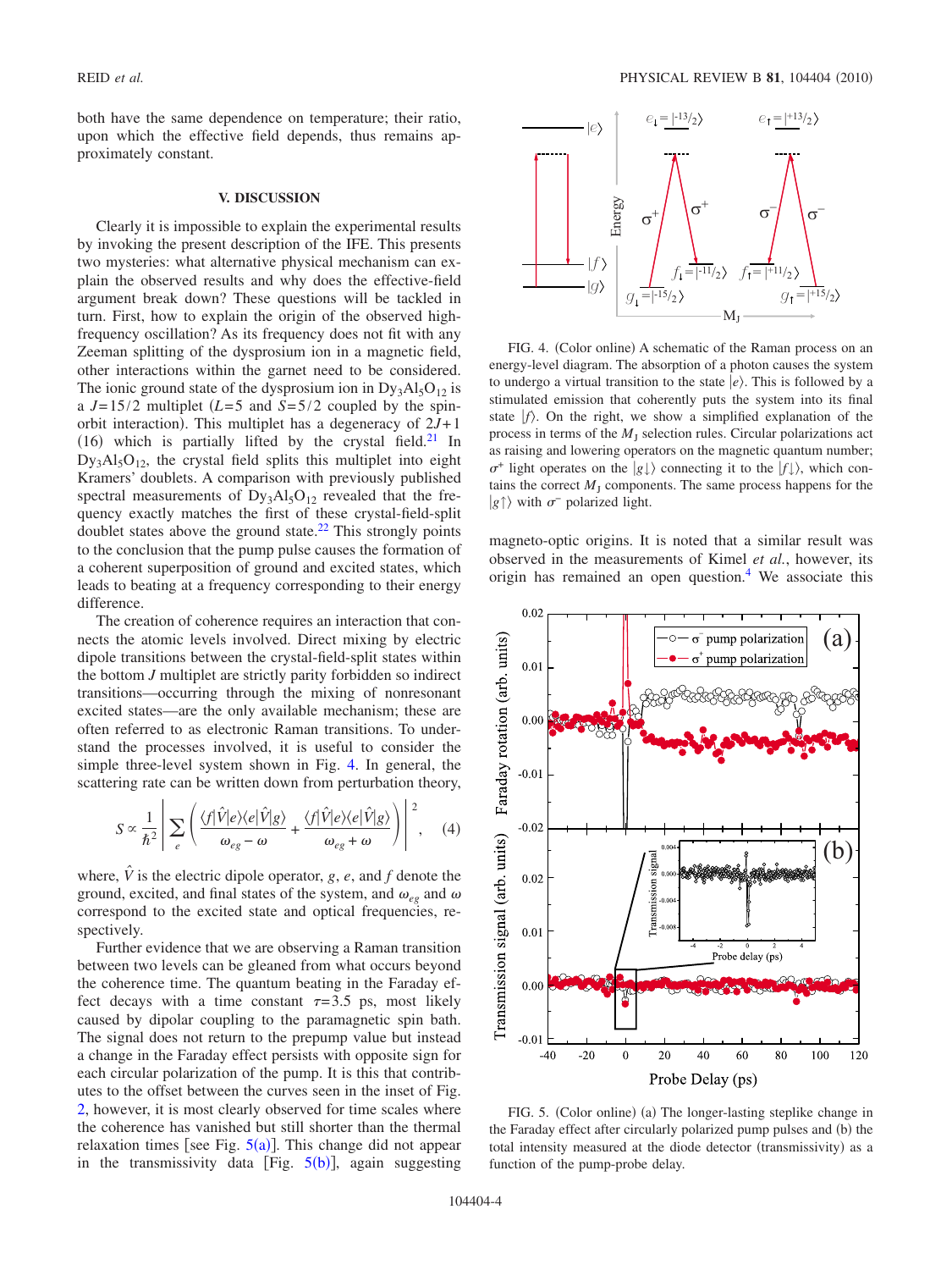effect with the creation of a diagonal element in the density matrix—population transfer to the excited state. At 10 K, no discernible decay can be resolved in this steplike change in the Faraday signal within the maximum delay time permitted by the experiment (1.4 ns). This matches the expectation of a relatively long  $T_1$  time at low temperatures.<sup>23</sup> Such a transfer of population between levels is expected to cause a small change in the magnetization of the garnet. For example, in the case of the  $\sigma^+$  scattering, the net moment contributed by the ground state is increased by scattering from the  $\left|g_1\right>$ ground state, into the  $\ket{f}$  excited state, resulting in a net increase in  $M_{\rm L}$ .

It is well known that impulsively stimulated Raman scattering can take place, if the duration of the pulse is short compared to the period of the generated excitation. This is the case for ground  $(g)$  and first excited states  $(f)$  in  $Dy_3Al_5O_{12}$ , and is the most likely mechanism by which the coherence is created. However, it is now prudent to return to the second question: why is no coherence induced between the ground-state levels  $(g_{\uparrow}$  and  $g_{\downarrow}$ )? These levels also fulfill the requirements that their energy splitting is within the bandwidth of the pulse and are in no way fundamentally different to the excited states. The question becomes, why does the excited-state resonance appear and not the groundstate resonance. The explanation is found by considering the angular momentum selection rules governing the Raman process. These may be determined by applying the Wigner-Eckart theorem to the matrix elements in Eq.  $(4)$  $(4)$  $(4)$ ; each matrix element corresponds to an electric dipole transition, with selection rules,  $\Delta J = \pm 1$  and  $\Delta M_J = \pm 1$ . The overall selection rule for  $g \rightarrow e \rightarrow f$  scattering must be  $\Delta J = 0$  and  $-2 \le \Delta M_J$  $\leq 2$ 

The transitions induced by circularly polarized light act as a ladder operator for the magnetic quantum number  $M<sub>I</sub>$ . A right-hand circularly polarized pump  $(\sigma^-)$  will act to lower  $M_J$  while left-hand polarized light  $(\sigma^+)$  will act to raise  $M_J$ . Applying the selection rules to the ground state of  $\text{Dy}_3\text{Al}_5\text{O}_{12}$  shows that scattering is not possible between  $\ket{g_1}$ and  $|g_{\downarrow}\rangle$  states, as shown in Fig. [4.](#page-3-2) In reality, however, the crystal field acts to smear the magnetic quantum-number components in the ground state. Considering a dysprosium moment with local magnetic axis along the applied-field direction, a diagonalization of the crystal-field Hamiltonian, given by Wadsack *et al.*, gives the spin-up ground state to be  $g_1$  = 70%  $\left|\frac{15}{2}\right\rangle$  + 26%  $\left|\frac{11}{2}\right\rangle$  + 1%  $\left|\frac{7}{2}\right\rangle$  + 3%  $\left|\frac{3}{2}\right\rangle$  while the spindown ground state is  $|g_1\rangle = 70\% \left| \frac{-15}{2} \right\rangle + 26\% \left| \frac{-11}{2} \right\rangle + 1\% \left| \frac{-7}{2} \right\rangle$ +3% $\vert \frac{3}{2} \rangle$ +…<sup>[22](#page-6-20)</sup> The transfer between  $\vert g_{\uparrow} \rangle$  and  $\vert g_{\downarrow} \rangle$  is therefore not forbidden. However, calculation shows that the scattering rate for the  $|g_1\rangle \rightarrow |f_1\rangle$  transfer is more than two orders of magnitude larger than the  $|g_{\uparrow}\rangle \rightarrow |g_{\downarrow}\rangle$  transitions. We thus surmise from our results that an allowed Raman transition is required between magnetic levels to observe ultrafast optomagnetism.

In light of understanding the origin of the oscillation, we reexamined its dependence on temperature. The decay time constant and oscillation frequency are shown in Fig. [6](#page-4-1) as a function of temperature. The decay rate does not show a strong dependence on temperature. This indicates that the decoherence time is not dominated by phonon interactions but more likely depends on magnetic interactions and crystal defects.

<span id="page-4-1"></span>

FIG. 6. (Color online) (a) The time taken for the 2.1 THz oscillation to decay time and (b) the frequency of oscillation as a function of temperature (line shows fit model).

To explain the change in oscillation frequency with temperature, it is necessary to examine the electronic structure. As the temperature is increased, the populations of the lowest-lying excited states, which occur at energies corresponding to 104, 164, and 268 K, become important. Population in these states can cause a modification of the crystal field due to the transfer of population to different ligands. These modify various contributions to the crystal field such as wave-function overlap, covalence, and nascent covalent bonds. $24$  A simple parametrization in terms of these level occupations can easily account for the variation in frequency as is shown in Fig.  $6(b)$  $6(b)$ .

## <span id="page-4-0"></span>**VI. LIMITATIONS OF THE EFFECTIVE FIELD PICTURE**

Now that the origin of the induced coherence has been established, it is worth returning to the problem of why there are limits on determining the inverse Faraday effect from static measurements. First, it should be pointed out that the inverse Faraday effect should indeed induce magnetization in  $Dy_3Al_5O_{12}$  if given sufficient time. Rare-earth paramagnetic glasses have been tested<sup>12</sup> and showed agreement with the predictions of Eq. ([3](#page-2-0)). In addition, the response of terbium gallium garnet  $(Tb_3Ga_5O_{12})$ , a very similar material to  $Dy_3Al_5O_{12}$ , has been measured and was found to display an optically induced magnetization consistent with Eq. ([3](#page-2-0)) (Ref. [25](#page-6-23)).

This apparent contradiction can be resolved by considering the microscopic origins of the effect. In the garnet structure, there are six distinct rare-earth  $(c)$  sites; these have identical local symmetries but each has a different orienta-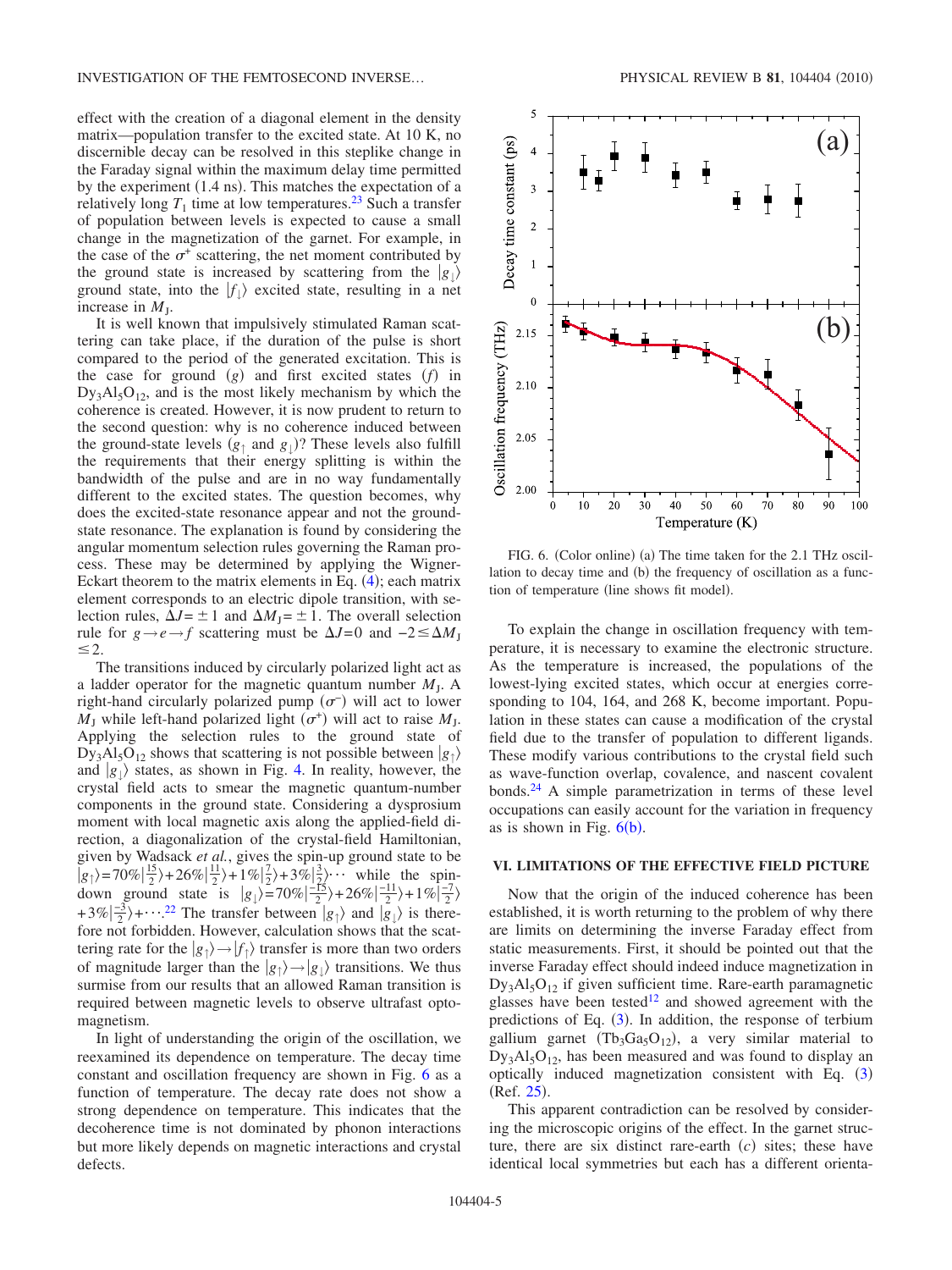<span id="page-5-1"></span>

FIG. 7. Illustration of the diamagnetic-type contribution to (a) the Faraday effect and (b) the paramagnetic-type contribution.

tion with respect to the crystallographic axes.<sup>26</sup> These six sites can be subdivided into three pairs, each of which have their primary magnetic axes orientated along one of the crystallographic directions. Thus while the  $Dy_3Al_5O_{12}$  crystal displays isotropic magnetic properties, individual dysprosium moments are actually highly anisotropic.<sup>27</sup> Here we emphasis that the Faraday and inverse Faraday effects are local in nature, and thus the action must be considered on individual magnetic moments. Each pair of sites will "see" a different effective field depending on their orientation. Those sites which experience the strong inverse Faraday field, predicted by statics, have a negligible magnetic susceptibility perpendicular to this directions, along the external field; thus no induced moment which can precess around the IFE field. On the other hand, those sites with an induced magnetic moment do not experience any a strong IFE because, as shown in the previous section, there is no Raman connection between their  $|g_{\uparrow}\rangle$  and  $|g_{\downarrow}\rangle$  ground states.

While the laser-induced field acts strongly only with a fraction of the magnetic moments, these are also the moments which have a high susceptibility along the field direction, and thus are responsible for the induced magnetization. The situation is different in quasistatic measurements, where there is no need to consider the local anisotropy of the magnetic moments.

It should be noted that there may be other limits to determining the effective field created by the inverse Faraday effect from static measurements of the Faraday effect. This is due to the fact that there is not a single microscopic origin of the Faraday effect. These origins are not trivial and have been discussed at length by many authors.<sup>28-31</sup> However, general observations can be made: usually two contributions to the Faraday effect are distinguished, namely, the *paramagnetic* contribution (which results from the influence of magnetism on ground states) and the *diamagnetic* contribution which is the result of the magnetic influence on excited states). Figure [7](#page-5-1) illustrates the difference between these. It is normal for both of these contributions to be present but usually one dominates the response.

In the discussions of the inverse Faraday effect, only

*paramagnetic* contributions have been explicitly considered (interaction between ground states); this is a presumption of Pershan's microscopic theory of the inverse Faraday effect, <sup>13</sup> though not of Eq.  $(2)$  $(2)$  $(2)$ . A diamagnetic contribution to the inverse Faraday effect should also occur. However, it is unclear if this is physically meaningful as there is no lasting influence on the ground state for nonresonant excitation. In fact, this diamagnetic inverse Faraday effect is essentially what was originally derived by Pitaevskij, as the system he considered had no ground-state magnetization. The experimental measurements on  $Dy_3Al_5O_{12}$  may also show this diamagnetic inverse Faraday effect; the transient observed at zero time delay in Fig. [2](#page-2-1) should contain this effect, however, separating the true magnetic part from changes in the magnetic-optical susceptibility during strong laser excitation is a formidable problem. It therefore may be necessary to remove the diamagnetic contribution from static magnetooptical constants which are to be used as a basis to predict the inverse Faraday response. Certainly, care must be taken with respect to the microscopic origins as not all may contribute to the effective field.

## **VII. CONCLUSIONS**

<span id="page-5-0"></span>In this paper, we have attempted to resolve whether or not the thermodynamical theory of the inverse Faraday effect is still valid on a subpicosecond time scale. An experimental and theoretical examination was undertaken which showed that, in general, a simple correspondence cannot be expected. We have demonstrated that in  $Dy_3Al_5O_{12}$ , the effective field predicted by the magneto-optical Verdet constant cannot be observed for excitation by a 50 fs pulse. However, the observed formation of a terahertz-frequency quantum coherence between the material's magnetic sublevels indicates the presence of stimulated Raman scattering. Further examination of the selection rules governing the Raman process showed that direct scattering between the ground-state doublet is expected to be much weaker than to other levels. It is argued that a viable Raman connection between magnetic levels is a necessary requirement for optomagnetism. Furthermore, in choosing materials to exploit optomagnetism a greater importance must be placed on the Raman selection rules which link magnetic levels rather than the strength of static magneto-optical effects which are not necessarily a reliable indicator.

#### **ACKNOWLEDGMENTS**

The authors wish to thank C. D. Stanciu, F. Hansteen, A. M. Kalashnikova, A. T. Boothroyd, G. A. Brooker, R. L. Cone, and W. P. Wolf for useful discussions. This work was supported by the European networks UltraMagnetron (NMP3-SL-2008-214469), FANTOMAS (214810), and DY-NAMICS, and the Dutch national organizations for scientific research FOM and NWO.